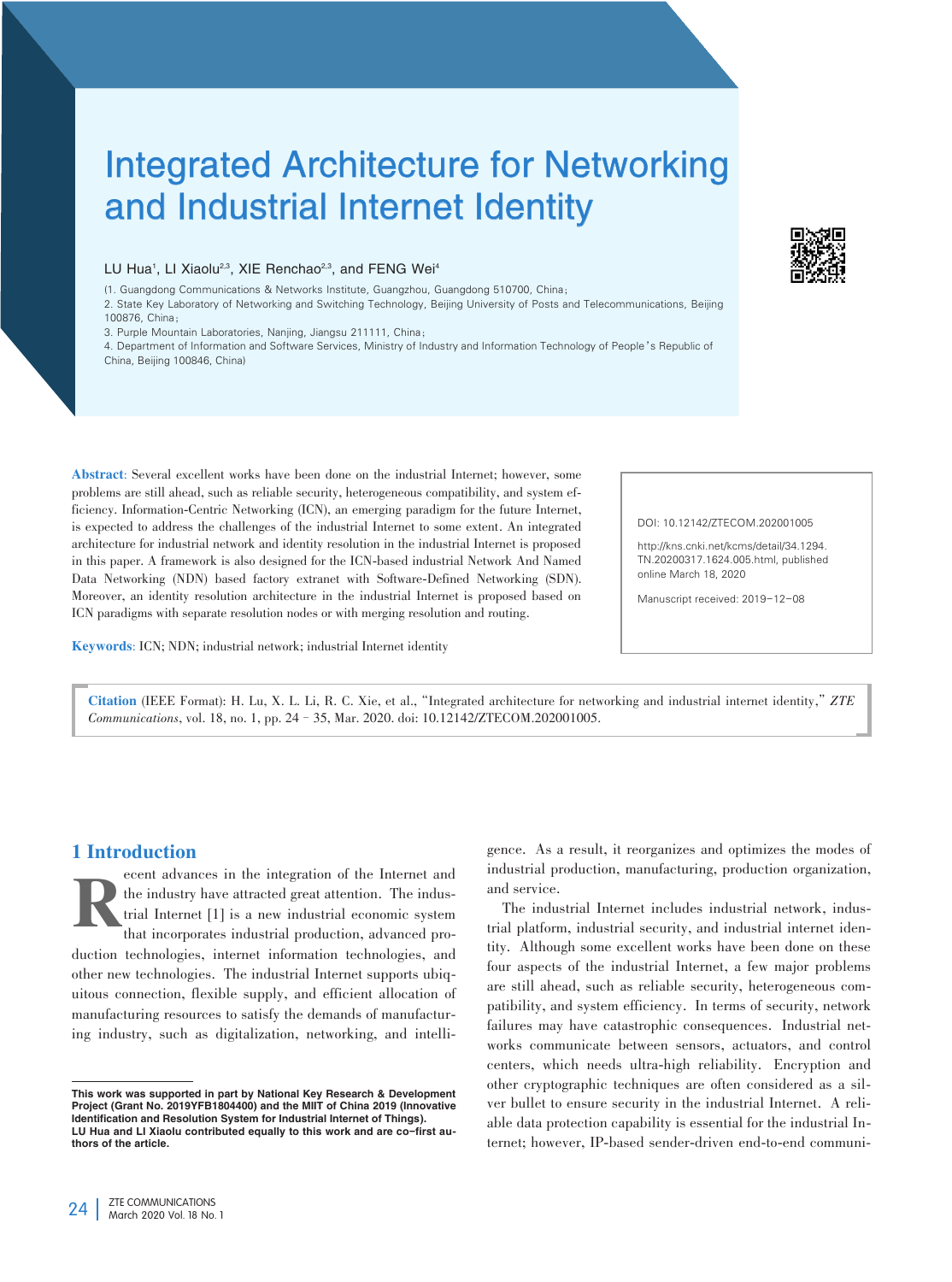cations have fundamental security defects, introducing hostcentric security mechanisms. In terms of heterogeneous compatibility, due to the lack of unified standards in industrial in⁃ ternet identity, manifold identity systems constitute the present situation of multi-system heterogeneity. Heterogeneous compatibility has become one of the main challenges to be addressed in the industrial Internet. In terms of system efficiency, the current industrial Internet system separates networking and identity resolution. The multi-layer architecture is not conducive to efficient information interaction and represents a large portion of infrastructure costs. A more flatting industrial Internet architecture is necessary to reduce the information loss in different system levels.

Information-Centric Networking (ICN) [2], an emerging paradigm for the future Internet, is expected to address the challenges of the industrial Internet to some extent. The key idea of the ICN is to replace the traditional host-based networking primitives with novel name-based ones. In the ICN, a content requester does not need to maintain the knowledge of specific hosts (that act as a content provider), and all networking operations are driven by content names without any references to host locators. ICN strictly names data packets according to its contents instead of its locations, which natively promotes content-based security mechanisms. Content naming also introduces name-based routing protocols, which can route paths according to content names directly. ICN provides an opportunity to integrate networking and identity resolution for the industrial Internet.

In this paper, we first propose an integrated architecture for industrial network and identity resolution in the industrial Internet. We present the framework designs of ICN-based industrial network architecture and Named Data Networking (NDN) based factory extranet with Software-Defined Networking (SDN). We also address an identity resolution architecture in the industrial Internet based on ICN paradigms with separate resolution nodes or with merging resolution and routing.

The remainder of this paper is organized as follows. In Section 2, we comprehensively review the industrial Internet and ICN. In Section 3, we present an integrated architecture for industrial network and industrial internet identity. We conclude this paper in Section 4.

# 2 Overview of Industrial Internet and Information-Centric Networking

# 2.1 Industrial Internet

The industrial Internet is a service system based on mass data collection, convergence, and analysis for the demand of manufacturing industry, such as digitalization, networking, and intelligence. It is an industrial cloud network that supports ubiquitous connection, flexible supply, and efficient allocation of manufacturing resources. The ultimate goal of the industrial Internet is to realize enterprise intelligence, so as to build the powers of manufacturing and network. industrial Internet architecture consists of four main aspects: industrial network, industrial platform, industrial security, and industrial internet identity. Among them, we will introduce the industrial network and the industrial internet identity in detail.

# 2.1.1 Industrial Network

The industrial network is an important foundation to realize the layout of the industrial Internet. It integrates the industrial production processes, the information communication technologies, and the basic elements of intelligent manufacturing systems. The industrial network interconnects people, machines, control systems, and information systems together. Its core is to connect the entire industrial system, break information isolation, and ensure the barrier-free data transmission between different devices and systems, thus forming an intelligent system. Fig. 1 shows the overall architecture of the industrial network. We can divide the industrial network into a factory intranet and a factory extranet according to the deployment position. The factory intranet is deployed in factories and connects people, products, intelligent machines, industrial control and information systems. The factory extranet connects the enterprise, intelligent products, users, and service platforms, aiming at supporting various activities in a product lifecycle.

The factory intranet, according to the carried data, can be divided into Information Technology (IT) network and Operation Technology (OT) network. The IT network connects the information systems in enterprises, interconnecting with the control systems. The OT network interconnects the production control systems (including Distributed Control System (DCS), Fieldbus Control System (FCS), and Programmable Logic Controller (PLC)) and the machines (mainly servers on the device and sensors). The current factory intranet faces several obstacles, including the coexistence of multiple protocols and multiple transmission modes, the existing 5G technology unable to meet the requirements of wireless communication in the factory, the heterogeneous hierarchical access to enterprise data, the ossified network architecture, and the lack of customized services. In order to cope with the above issues, manifold solutions have been researched among the industry, academic, and standardization organizations.

In industry, China Academy of Information and Communications Technology (CAICT) and Huawei have jointly proposed MulteFire, 5G, and SDN/NFV solutions to transforming and constructing the factory intranet. China United Network Communications Co., Ltd. has applied industrial Passive Optical Network (PON) technology at the perception layer to provide wired network coverage for production line equipment and achieved wired and wireless integrated network coverage in the workshop through the wireless network bearer. ADLINK Technology has explored a future wireless factory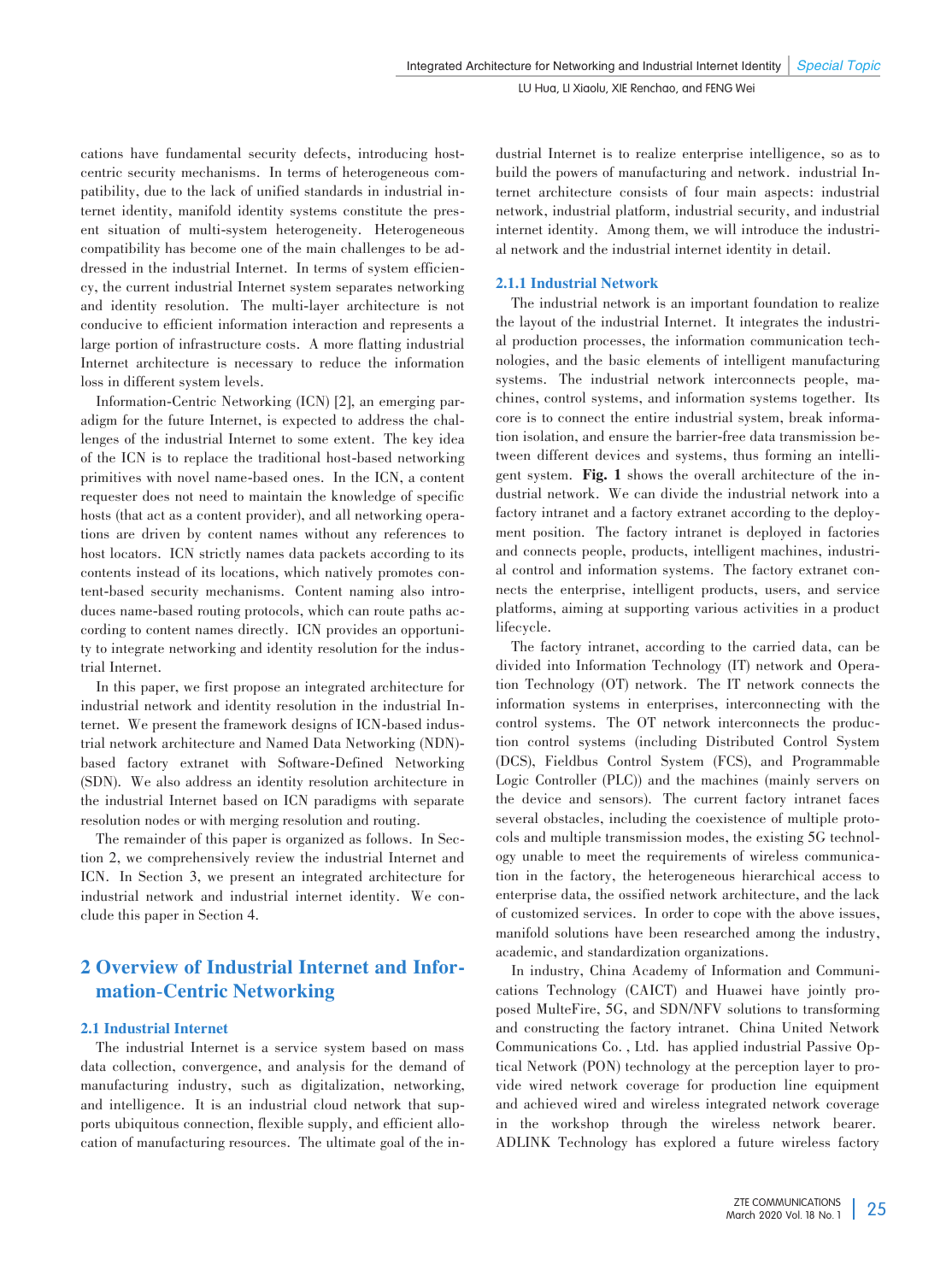

#### ▲Figure 1. The overall architecture of the industrial network.

model by using agile 5G industrial wireless technology.

In academia, GOGOLEV et al. [3] studied the integration scheme of industrial field equipment and embedded object linking and embedding OLE for Process Controls (OPC) Unified Architecture (UA) on Time Sensitive Networking (TSN). MANNWEILER et al. [4] outlined the favorable deployment scenario of 5G/TSN systems integrated under the industry 4. 0 environment. NSAIBI et al. [5] proposed a solution to integrating TSN into the automation network and demonstrated its improvement and enhancement of delay performance in industrial Ethernet.

In standardization organizations, the Institute of Electrical and Electronics Engineers (IEEE), Internet Engineering Task Force (IETF), and other standardization organizations are committed to the transformation of the factory intranet. In order to solve the problem of hierarchical and heterogeneous access to industrial data, the OPC Foundation proposed a unified OPC architecture in 2008 to solve the problem of heterogeneous data connection. In order to meet the deterministic delay, the IEEE 802. 1 working group has formulated and developed TSN-related standards, aiming to establish a "universal" timesensitive mechanism for the Ethernet protocols [6], [7]. The IETF has developed the related standards for Deterministic Networking (DetNet) [8], which provides reliable network-layer transmissions by providing data transmission with a certain range of delay, packet loss, and delay jitter.

The factory extranet connects users, data centers, factories, and upstream/downstream enterprises to facilitate enterprise cooperation, operation decision-making, and rapid deployment. The current factory extranet faces with such problems as the large granularity of network services and stiff adjustment, the inability of enterprises to provide edge computing power, and network security. In order to cope with these problems, many solutions have been researched among the industry, academic, and standardization organizations.

In industry, China Mobile and Huawei have introduced Software-Defined Wide Area Network (SD-WAN) controller into the factory extranet to separate the control and forwarding functions of network equipment, so as to build a Wide Area Network (WAN) with open business, flexible programming, and easy operation and maintenance for enterprise users. By building SD-WAN, Huawei could quickly distribute connection services and provide management in the cloud, making it more convenient for enterprise users to define new services and conduct network management. China United Network Communications Co., Ltd. has proposed an integrated application project of 5G industrial Internet automotive extranet transformation.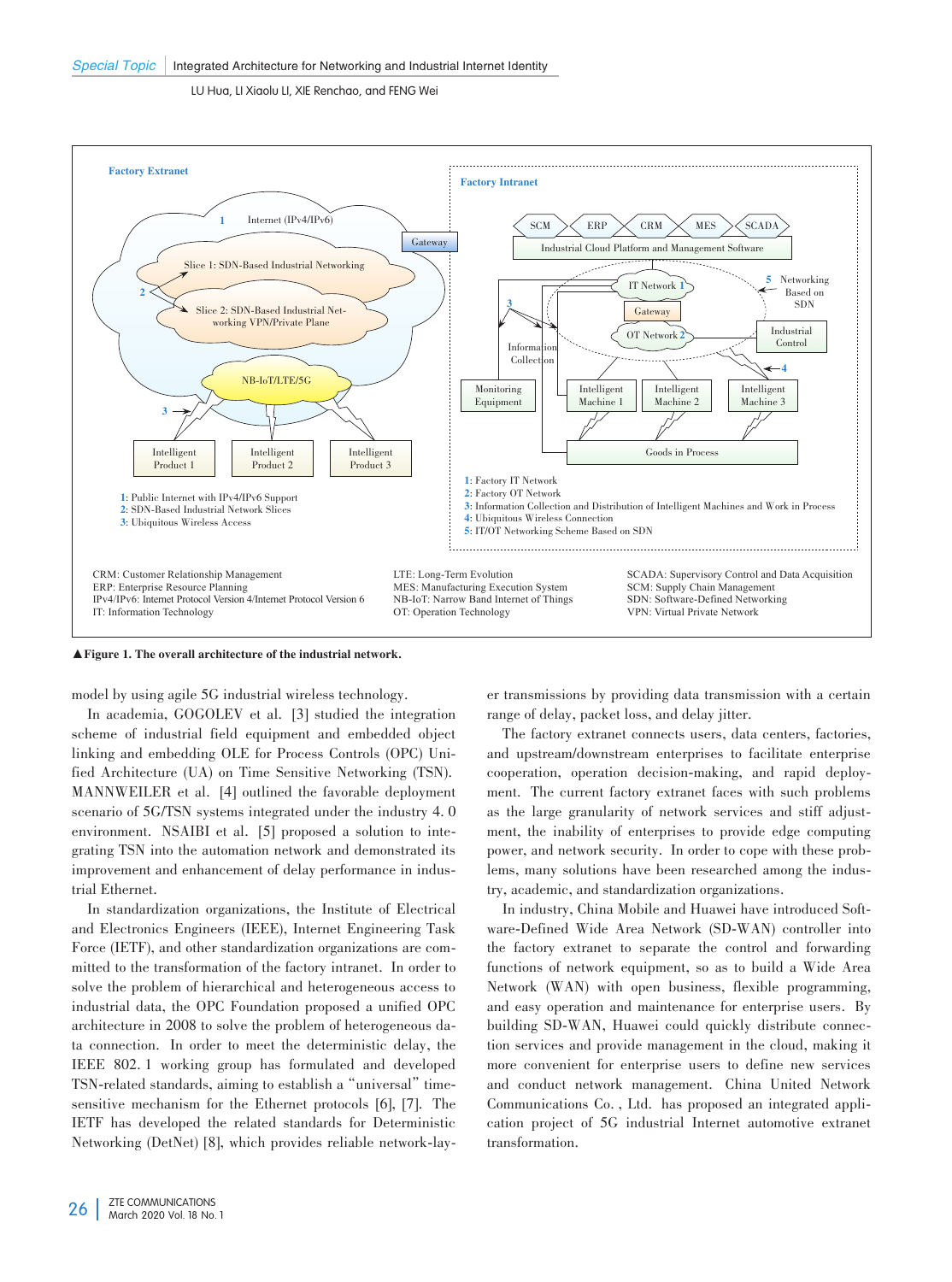In academia, CHAUDHARY et al. [9] designed a multi-attribute secure communication model for the industrial Internet with SDN. LI et al. [10] proposed an adaptive transmission architecture for the industrial Internet based on SDN and edge computing and provided a coarse-grained transmission algorithm. To meet the processing requirements of enterprises for big data, the edge computing technology was used to provide enterprises with edge computing capacity and edge caching capacity in [11] and [12], so as to support industrial Internet applications and realize production monitoring, data processing, automatic decision-making, and automatic and rapid re⁃ sponse to user demands.

In standardization organizations, the industrial Internet has become the focus of 3GPP R16. 5G network slices are constructed to meet different business operations. 5G edge computing accelerates the integration of industrial IT and OT networks, improves the performance of the industrial Internet such as high reliability and low delay, provides better security and user privacy, and optimizes resource sharing and user experience. The current standardization of 3GPP industrial Internet architecture mainly includes three aspects: new network architecture, enhanced network functions, and new networking mode  $[13]$  –  $[15]$ .

## 2.1.2 Industrial Internet Identity

Identity resolution is a key hub to connect industrial elements and realize industrial data interchange, which is responsible for providing identification registration, management, analysis, and other services. The identity resolution system includes two parts: identity coding and identity resolution. The identity code is used as the "ID card" to identify the unique device; the identity resolution utilizes identification to uniquely locate and address the device. Currently, there are many identity resolution systems, such as Electronic Product Code (EPC) global [16], Object Identifiers (OID) [17], Handle [18], and UID [19].

We can divide the existing identity resolution systems into two categories, namely, the evolution schemes and the cleanslate schemes. The evolution schemes are still based on the Domain Name System (DNS) system, which overlay a set of identity services on top of the DNS technology and store the identity ID and the mapping associated with it. At present, OID, Ecode, and Global Standards One (GS1) belong to the evolution schemes. These schemes are conducive to deployment, but at the same time, they are secondary platforms grafted on DNS. All lookups need to go through DNS, which resulting in low resolution efficiency and heavy reliance on the operation of DNS system. In addition, some researchers believe that the expansion of DNS system should be more cautious due to the importance of DNS system.

The clean-slate schemes, such as Handle and UID, utilize fresh identity resolution technologies which are different from DNS. Specifically, Handle system is a popular identity resolution solution, which has gradually become the essential infrastructure promoting the fusion of the Internet, data, and artificial intelligence. Handle system has broad prospect and is able to effectively integrate information islands and implement cross-border information sharing, which is an indispensable technology to the future development. These identity resolution technologies are independent of the DNS system and are more suitable for industrial internet scenarios, but at the same time, the clean-slate identity resolution infrastructures need to be deployed, which are expensive and take a long time.

Identity resolution in the industrial Internet faces severe challenges in efficiency, heterogeneous compatibility, and security. The identity resolution system obtains the information addresses of objects (such as IP addresses) based on identification, and then the network routes information requests to the devices storing the information. The whole process of obtaining data needs to be completed by the cooperation with identity resolution system and the network routing system, which is complex and redundant to some extent, resulting in low efficiency of content retrieval. In addition, the data security needs to be considered in both systems, resulting in the difficulty of ensuring the whole system security. There are many heterogeneous identity resolution systems, causing conflicts between them. Without the compatibility of heterogeneous identities, it will be difficult to realize the interconnection between industrial Internet applications.

## 2.2 Information-Centric Networking

The ICN replaces the traditional address-centered network communication model with information naming centric ones to realize efficient information retrieval. The idea of ICN was first proposed by NELSON in 1979. Several countries around the world have started a series of ICN-related projects. We review the ICN from the following perspectives, including typical projects, naming mechanisms, and important features.

## 2.2.1 Typical Projects

The American academic community takes the lead in launching research projects on content-oriented network architectures, including Content-Centric Networking (CCN), NDN [20], Data-Oriented Network Architecture (DONA) [21], etc. The European Union has launched research projects on Network of Information NetInf, Publish-Subscribe Internet Technologies (PURSUIT)/Publish-Subscribe Internet Routing Paradigm (PSIRP), Point, etc. We will introduce DONA and NDN. 1) DONA.

DONA, launched in 2006 and lasting for two years, is a data-oriented network architecture proposed by the Radiation (RAD) Laboratory at the University of California, Berkeley. The project comes up with a self-validating name and adds the capability of advanced caching. The architecture design also takes naming, name resolution, security, and routing into consideration. It expounds the basic functions, such as server se-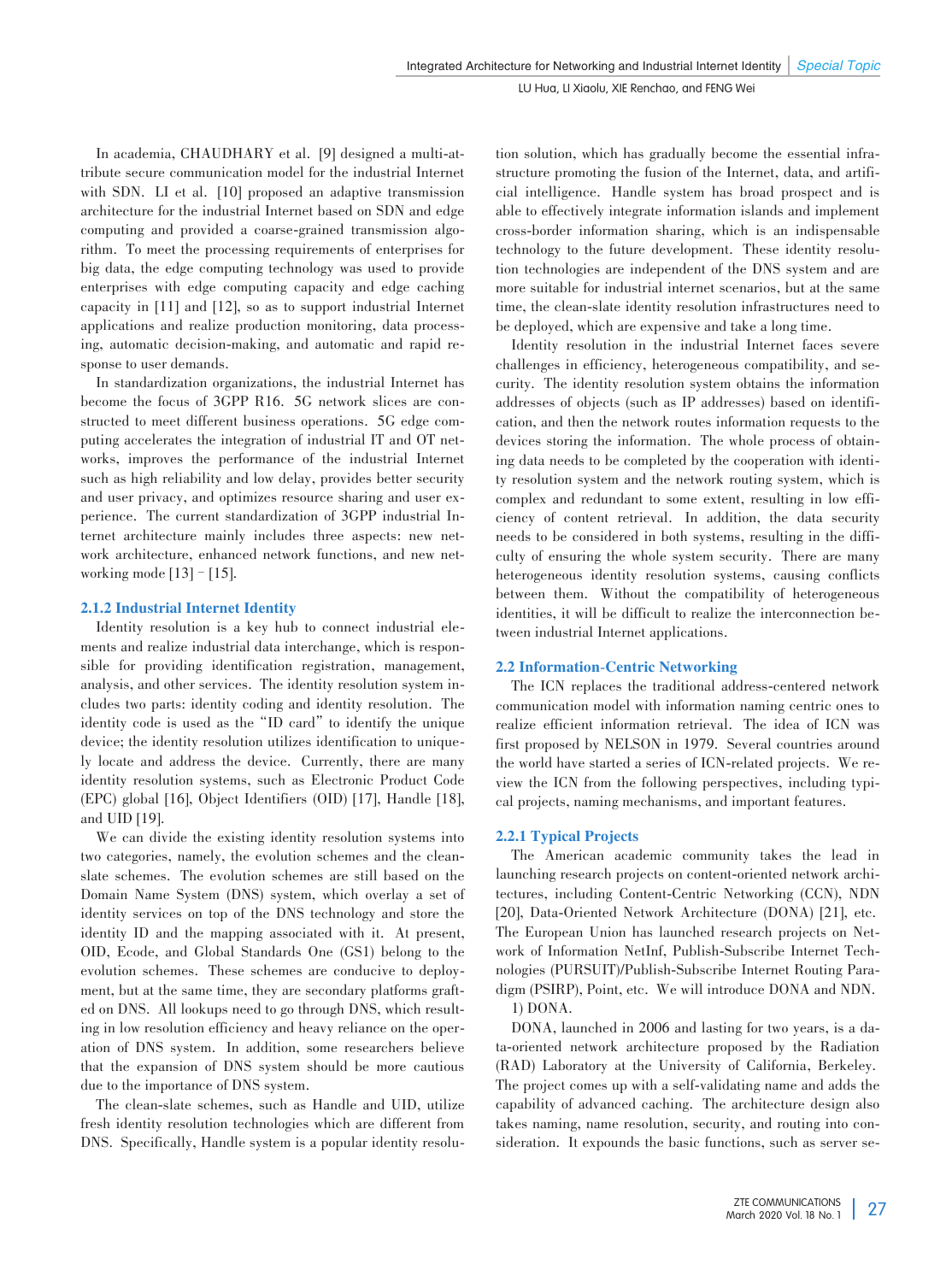lection, mobility, multihoming, multicast, and session initial ization. In the extended applications, DONA realizes content distribution, delay tolerant networks, access rules, and middleware. The name resolution mechanism of DONA is similar to DNS but not exactly the same. DONA designs a flat naming mechanism based on URL construction, which realizes the registration, publication, and acquisition of content. Furthermore, naming is used to solve the problems of persistence and reliability. The new self-verification approach simplifies the security model; and the name resolution method finding the path by name solves the validity problem. At present, the project has been completed, but its research results have laid the foundation for the subsequent designs of various ICN architectures.

#### 2) NDN.

In 2009, JACOBSON of the PARC Research Center proposed CCN and launched the CCNx project. The NDN is an engineering project based on the idea of CCN. It was one of the research projects on the future Internet architecture announced by the Natural Science Foundation of the United States in August 2010. NDN tries to change the current hostbased point-to-point communication architecture and realize the transformation to a new network architecture centered on named data. NDN shifts its focus from "the where" to "the what", which focuses on the content that users and applications are interested on. NDN decouples the content from the protected hosts and directly protects the content, so as to expand the communication mechanisms fundamentally. With the name-based routing, NDN references the hourglass model of current IP network. As shown in Fig. 2, it places the con-



▲Figure 2. Named data networking hourglass architecture with content chunks.

tent block instead of IP in the waist part and constructs the basic safety module by signature for all named data.

#### 2.2.2 Naming Mechanisms

The naming mechanisms of ICN fall into two categories: hierarchical naming and flat naming. The typical representative of hierarchical naming is NDN, which is similar to URL with "/"as the separator. With hierarchical naming, network nodes can receive, recognize, and forward the received content based on longest prefix matching. At the same time, hierarchical naming is adopted to facilitate clustering of network nodes, which can merge similar items and facilitate search. For example, as shown in Fig. 3, to find /Beijing/videos/ndn. mp4/v1, NDN will first lookup /Beijing, since the data naming with the /Beijing prefix has been gathered together. The aggregation ability enables NDN to process massive data. It solves a part of the burden caused by naming, that is, the amount of content in the whole network is much larger than that of hosts, which makes the scale of content-oriented addressing larger than that of host-oriented ones. Nevertheless, hierarchical naming is generally less secure.

The typical representative of flat naming is DONA, which has the form of a *P*:*L*. *P* is the hash value of public key of the content provider; *L* is name tag, describing the content details, and the granularity of *L* can be control by the user. In addition, DONA supports naming formats of *P*: *\**, which can be used to verify that the prefix is used, and of *\**:*L*, which can be used to describe *L* contents or services provided by any content service provider. The naming of hash strings without semantics guarantees good stability and uniqueness, but at the



▲Figure 3. Named data networking hierarchical naming example.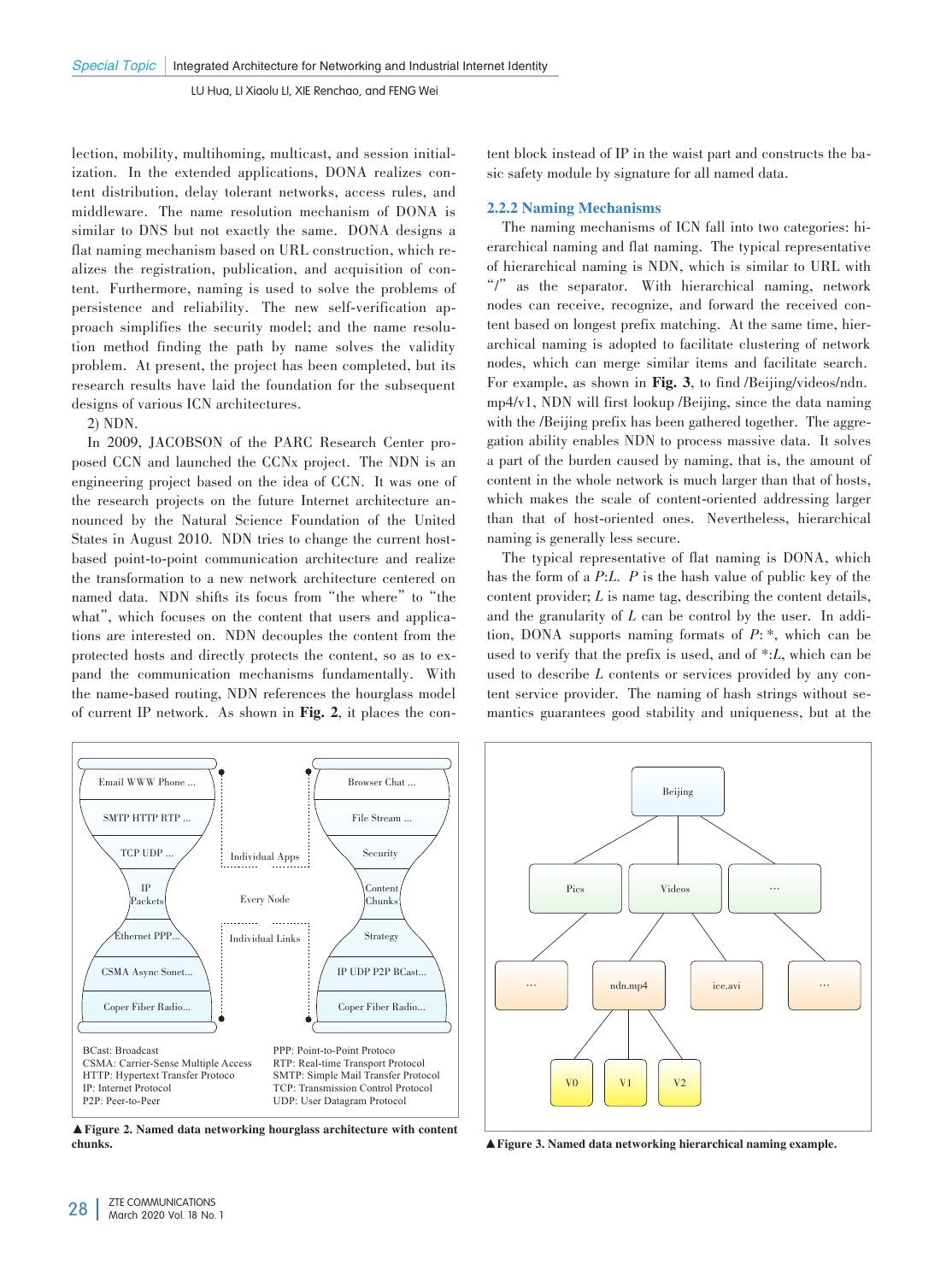same time brings inconvenience in understanding and memory, and the name will change after the encryption algorithm is upgraded.

# 2.2.3 Important Features

ICN separates content from its location by virtue of its name-based routing, which greatly facilitates the transmission and forwarding of information. Therefore, ICN provides an efficient platform for content distribution. Compared with the traditional IP networks, its core features and advantages are as follows:

1) Content naming.

NDN directly names the content, decouples the content and location information, and realizes name-based routing. On the other hand, since the address space of content naming is infinite, it can effectively solve the problem of IP address exhaustion in terms of a large number of terminals in the IoT environment.

2) In-network caching.

Due to the decoupling of content from specific geographical locations brought by content naming, it is feasible to cache content copies in the network. The spatial resources of in-network caching can be used to exchange time benefits, reducing content response time and saving bandwidth.

3) Mobility support.

ICN is a content-enabled request/response model, which eliminates the need to establish and maintain connections. Therefore, ICN is more suitable for mobility scenarios. When the request packet passes through the ICN router, the router will automatically record the track of the demand packet and return the data packet to the user according to the track. When the user moves, a new trajectory will be generated again, so there is no need to maintain the location information of the user in the network. Supporting the mobility of hosts solves the problem of efficiently transmitting mass information. Compared with end-to-end IP communications, ICN's connectionless communication provides a better foundation for seamless switching of mobility, and at the same time, in-network caching benefits for reducing content response latency.

4) Network layer security.

ICN has taken security into consideration during its design. By directly protecting the content itself, the security mechanism of ICN is more robust than that of IP. In traditional IP networks, security depends on whether the host is trusted. If the host is not trusted, the information stored on the host is considered untrusted. However, the security of information is not necessarily related to the host where the information is stored. ICN directly implements security measures on information, so that the granularity of security policy can be coarse or fine.

As a result, ICN adopts information naming instead of the traditional address-centered network communication model, so as to solve some inherent problems in IP networks and meet users' demand for massive information access. Introducing ICN to the Industry Internet can solve the problem of separating industrial network and industrial identity resolution. We design an integrated architecture for industrial network and identity resolution in the industrial Internet, to flat the overall industrial internet architecture, improve information retrieval efficiency, increase network scalability, and improve data security in the industrial Internet.

# 3 An Integrated Architecture for Industrial Network and Industrial Internet Identity

In this section, we describe the proposed integrated architecture for industrial network and industrial internet identity. The details of this architecture are described as follows.

# 3.1 ICN-Based Industrial Network Design

In order to meet the development of industrial network services, the networks need to guarantee efficient data transmission, flexible mobile access, convenient and differentiated demand, and industrial data security. It is urgent to introduce new network technologies to solve the problems including low utilization of network resources, redundancy and complexity of protocol, patchy security mechanism, and inflexible mobile access.

The data-centered ICN provides a solution to solve the above problems to some extent. ICN provides efficient content distribution, mobility support, and security support, bringing new opportunities for the development of industrial networks. In order to realize the deployment of ICN/NDN technology in the industrial network, we propose an overall framework design and a specific NDN-based factory extranet design with SDN.

# 3.1.1 Framework Design

The overall framework design of ICN-based industrial network is shown in Fig. 4. Both factory intranet and factory extranet are ICN enabled. Moreover, we utilize SDN to manage and orchestrate both factory extranet and factory intranet, which resides in the threefold aspects. Fist, SDN can manage and orchestrate the high-dimensional and high-volume resources, especially the caching/computing/networking resourc es in ICN and large amounts of machines and equipment in the industrial Internet. Second, SDN can separate the control plane (routing protocol) from the forwarding devices to release more resources for processing and forwarding, so as to improve the network performance. Finally, SDN can provide network programmability to implement fresh information-centric schemes conveniently. As a result, it is convincing to implement the ICN-based industrial Internet in a software-defined architecture.

We take the factory extranet as an example. The factory ex-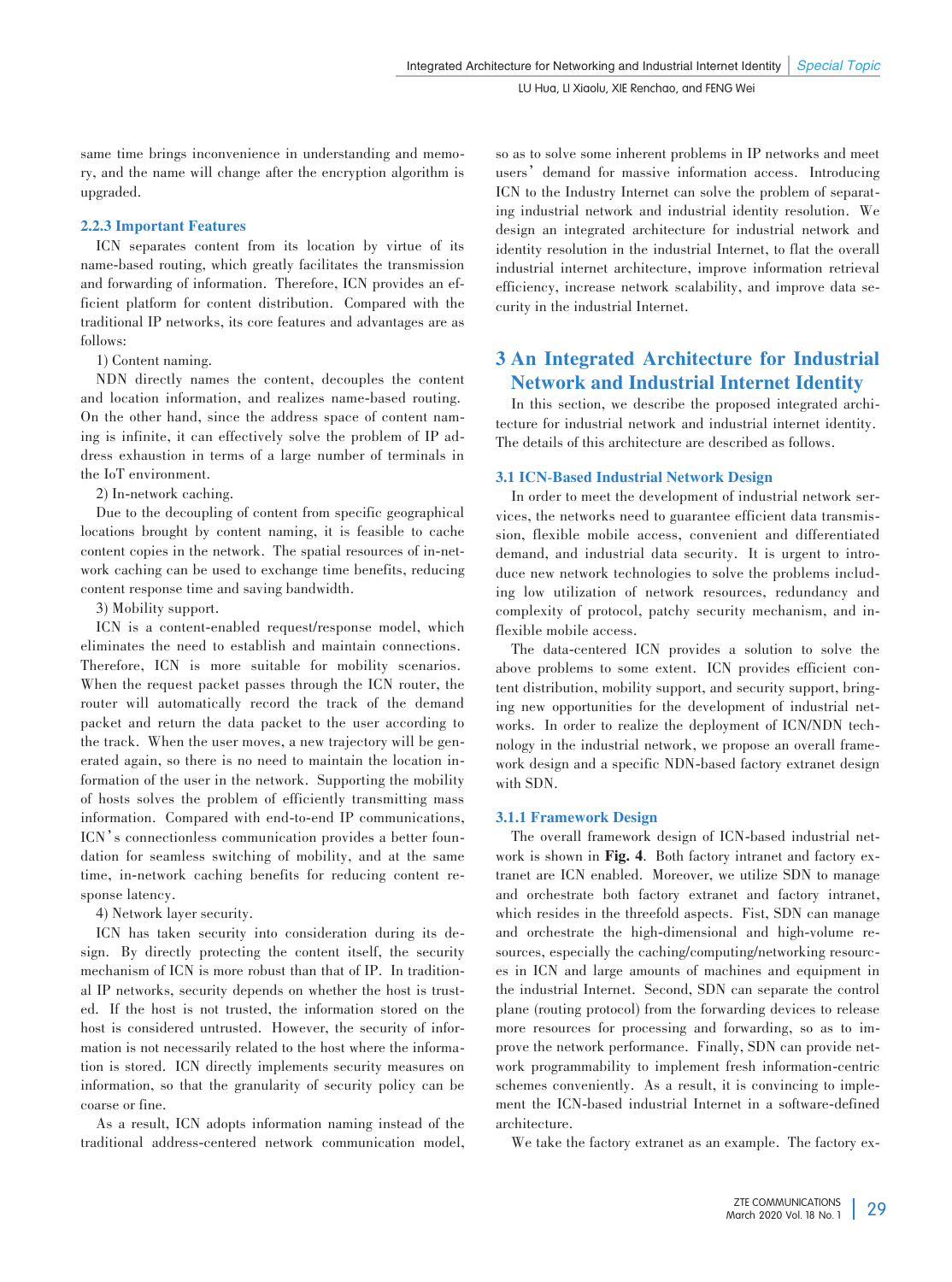

▲Figure 4. A framework design of ICN-based industrial network.

tranet includes three main components. First, the public Internet supports the coexistence of IPv4/IPv6 and ICN/NDN. Due to the explosive growth of the number of industrial Internet terminals, the network based on IP addresses is unable to meet the needs of the industrial Internet. Therefore, ICN/NDN network mechanism is introduced to directly name the network content itself to solve problems such as insufficient IP addresses and difficult mobility support. Second, the network slices based on 5G or other network technologies are supported. Industrial networks can include multi-slice implementation of multi-protocol network configuration, such as SDN based IPv4/ IPv6 industrial Internet slices and SDN based ICN/NDN in⁃ dustrial Internet slices. Third, ubiquitous wireless access is introduced. NB-IoT, LTE enhancement, 5G and other technologies are utilized to realize wireless access to various smart products.

## 3.1.2 NDN-Based Factory Extranet with SDN

Taking the representative NDN as an example, the specific deployment design of NDN-based factory extranet with SDN is shown in Fig. 5. Based on the characteristics of separating control and forwarding in SDN, we divide the NDN-based factory extranet architecture with SDN into four layers: the application plane, SDN control plane, ICN data plane, and thing

![](_page_6_Figure_7.jpeg)

▲Figure 5. The NDN-based factory extranet design with SDN.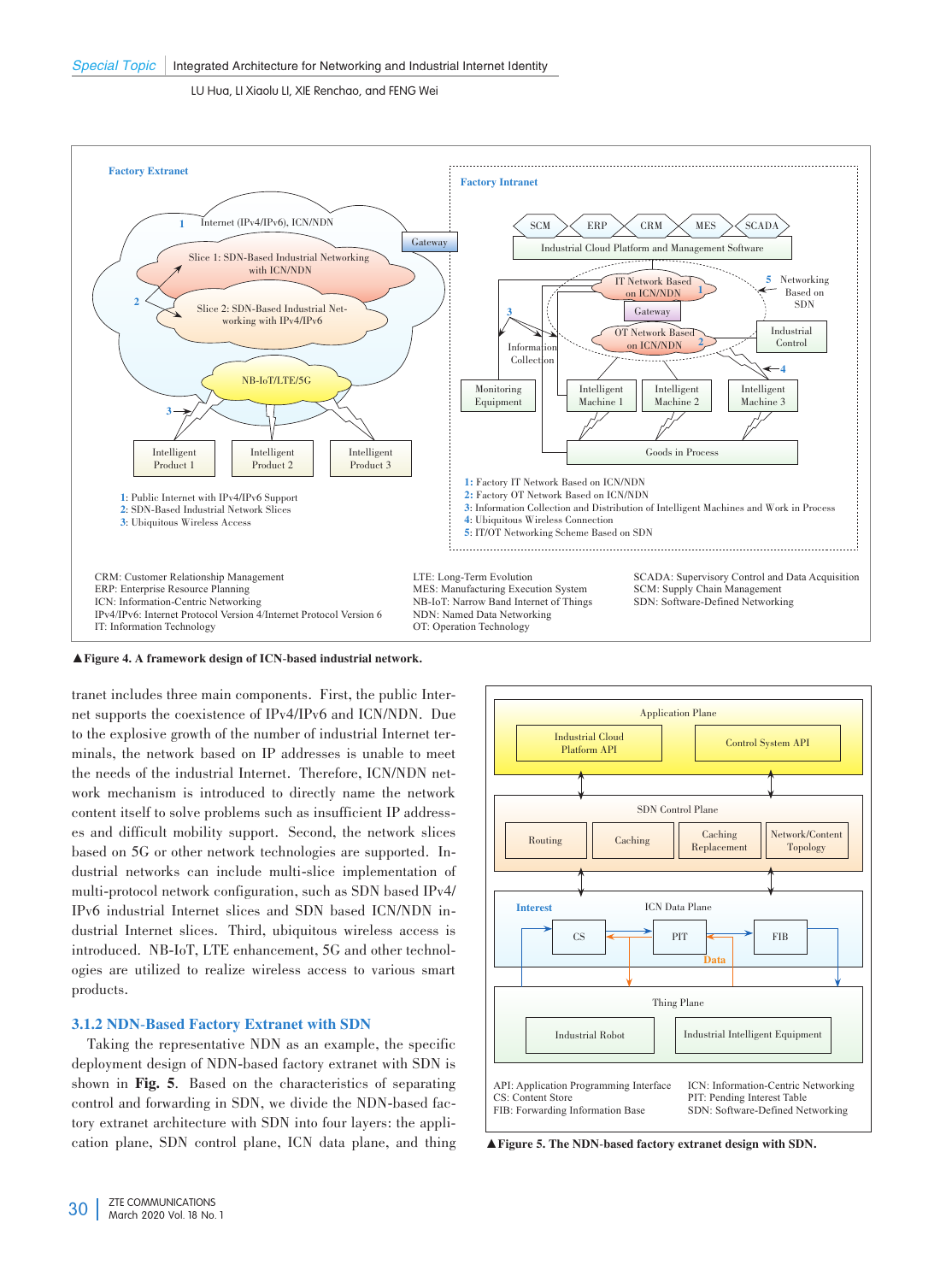plane.

1) Application plane.

The application plane is responsible for interacting with the industrial internet cloud platform and control system and formulating network strategies which are implemented by the control plane. The application plane provides API interfaces to interact with the external environment and implements specific network functions by formulating network policies (such as load balancing, traffic scheduling, and resource allocation) to meet network performance requirements in different scenarios.

2) SDN control plane.

The SDN control plane is responsible for the centralized control of the data plane devices. The SDN control plane holds the global topology of network nodes and contents within the network, uses the routing strategy to calculate the path, and installs the FIB table to the data plane devices. At the same time, the control plane grasps the caching strategies and caching replacement strategies, so as to carry out content caching under different requirements. The SDN control plane interacts with the application plane, providing the application plane with the underlying network information (e. g. , network traffic) and implementing the upper application's control instructions on the data plane devices.

3) ICN data plane.

The ICN data plane, under the centralized control of the control plane, is responsible for packet forwarding and caching to quickly respond to content requests from the thing plane. Taking the NDN paradigm as an example, the content requests can be cached locally or routed through Content Store (CS), Pending Interest Table (PIT) and Forwarding Information Base (FIB) tables in the form of Interest packets. The Data packages directly use the PIT table to return the content request nodes along the reverse paths of Interest packets, and at the same time, the local cache strategies are utilized to cache the content into CS. This process completes the content request and response.

4) Thing plane.

The thing plane implements all devices accessing to the industrial Internet, such as industrial robots, industrial intelligent devices, and sensors. These devices act as network terminals, playing the role of content sources (collecting content) and/or content requesters for efficient content distribution and acquisition through the ICN data plane.

# 3.2 ICN-Based Identity Resolution in The Industrial Internet

Identity resolution in the industrial Internet needs to query the server addresses, which store product information using product identity, or directly query product information and re⁃ lated services. ICN/NDN is applied to the industrial Internet for identity resolution. We use content naming as the identification of products, components, and equipment. The name resolution mechanism in ICN is used as the identity resolution scheme in the industrial Internet. ICN paradigms include the ICN architectures that implement name resolution and routing as independent functions (such as DONA, PURSUIT, SAIL, COMET, and MobilityFirst) and the ICN architectures that merge name resolution and routing functions (such as CCN and NDN) [22].

For the former paradigm, name resolution servers (called by different names) are organized hierarchically, and consumers and producers contact such servers to publish and subscribe to content in various ways. Consumers obtain the locations of publishers from name resolution servers and send their content requests to those locations to get the required content or services. Enabling the updates of name-to-address mapping is a non-trivial problem using hierarchical structures, spanning trees, or DHT-based organizations of servers.

For the later paradigm, NDN and CCN<sub>x</sub> merge name resolution and routing functions; in this way, routers are the facto name resolvers by establishing routes to name prefixes on a hop-by-hop basis. A major advantage of doing this is that it eliminates the complexity of designing and maintaining a network of name-resolution servers that replace the DNS. This merging of functionalities is supported by: 1) a name-based routing protocol operating in the control plane, which updates the entries in FIBs listing the next hops to known name prefixes, and 2) forwarding interests based on the Longest Prefix Match (LPM) between the Content Object (CO) name in the interest and a name prefix listed in the FIBs.

We design from these two types as follows.

# 3.2.1 Identity Resolution Based on ICN with Separate Resolution Nodes

Name resolution in DONA is provided by specialized servers called Resolution Handlers (RHs).

There is at least one logical RH at each Autonomous Systems (AS). The multi-level identity resolution system in the industrial Internet can adopt DONA's multi-level RH architecture, including four levels: root node, national top-level node, secondary identity resolution node, and enterprise identity resolution node. When the identity resolution system in the industrial Internet is deployed by ICN with separate resolution nodes, the current network technology can still be used at the network layer and below, or ICN can be directly deployed at the network layer. When ICN is directly deployed in the industrial network layer, it can be used as both routing and identity resolution system, so as to realize the integrated design of identity resolution and routing.

As shown in Fig. 6 the content provider needs to send the registration information to the identity resolution system to complete the registration (Fig. 6, step 1). The user queries the identity resolution system for the content provider that can provide the required content object. The identity resolution system finds the most appropriate content provider based on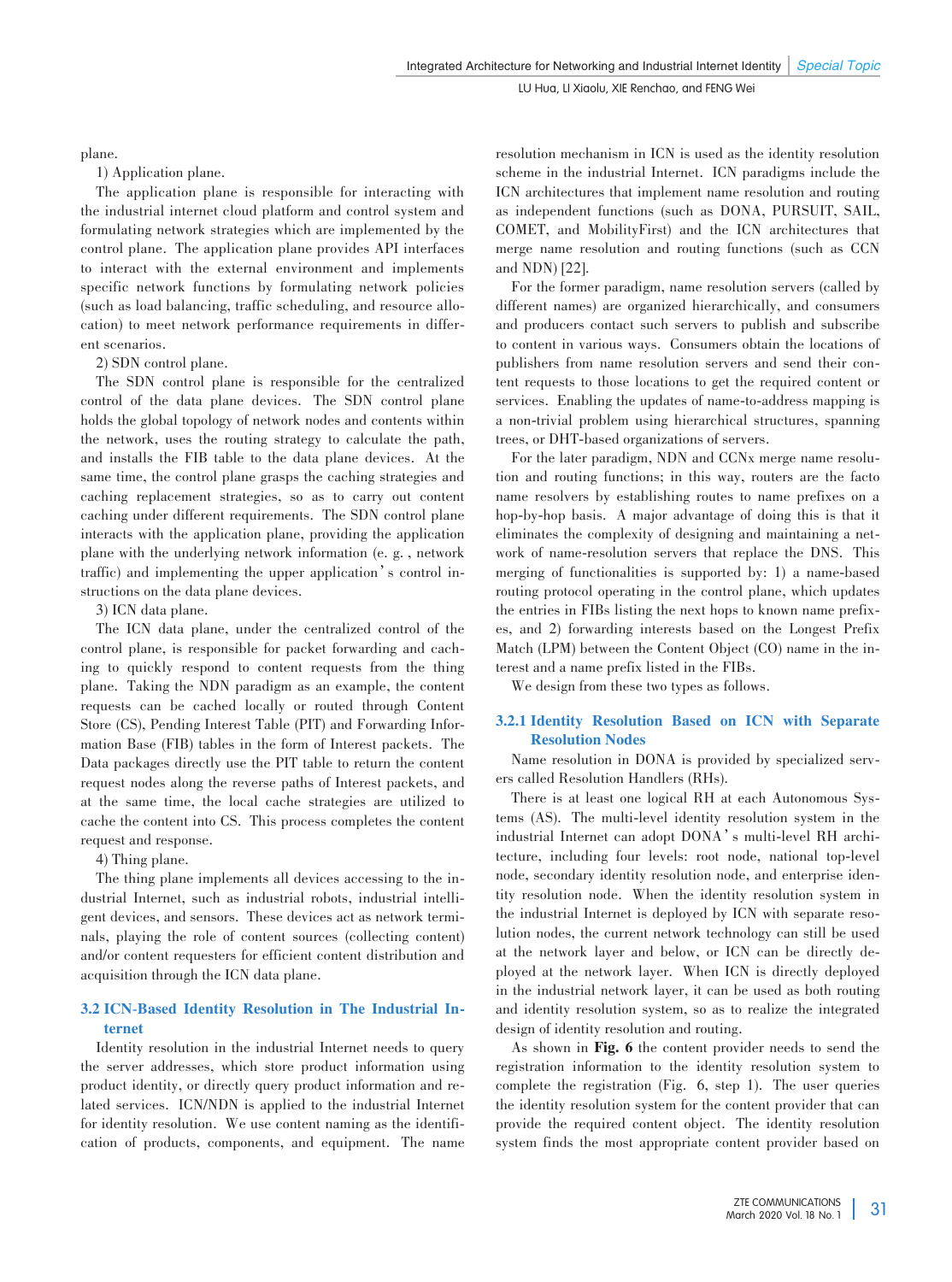the content identity name, which may be the registered content provider or the cache on the resolution node (Fig. 6, step 2). The content object is returned directly to the user along the reverse path (Fig. 6, step 3).

# 3.2.2 Identity Resolution Based on ICN with Merging Resolution and Routing

The NDN paradigm can directly merge the name resolution and routing. Specifically, NDN implements content namebased routing and forwarding based on name-based routing protocols without the need for a DNS server to query the server location. This characteristic of the NDN network provides an effective solution to integrate network routing and identity resolution. The merging architecture is shown in Fig. 7.

As shown in Fig. 7, the identifier name-NDN name conversion module is responsible for converting the queried identifier name into the naming format of NDN, that is, to obtain the NDN identifier name, so that the identifier query request can be forwarded in NDN. The NDN router is responsible for forwarding the interest packets and data packets, and stores the passing data packets into the local cache. The information storage server stores the identifier name, corresponding NDN identifier name, and its information.

The identifier query request first needs to be constructed as an interest packet conforming to the NDN naming format before accessing the NDN network, so that the interest packet

![](_page_8_Figure_8.jpeg)

▲Figure 6. Identity resolution and routing architecture based on data-oriented network architecture.

![](_page_8_Figure_10.jpeg)

▲Figure 7. Architecture of merging identity resolution and routing based on NDN.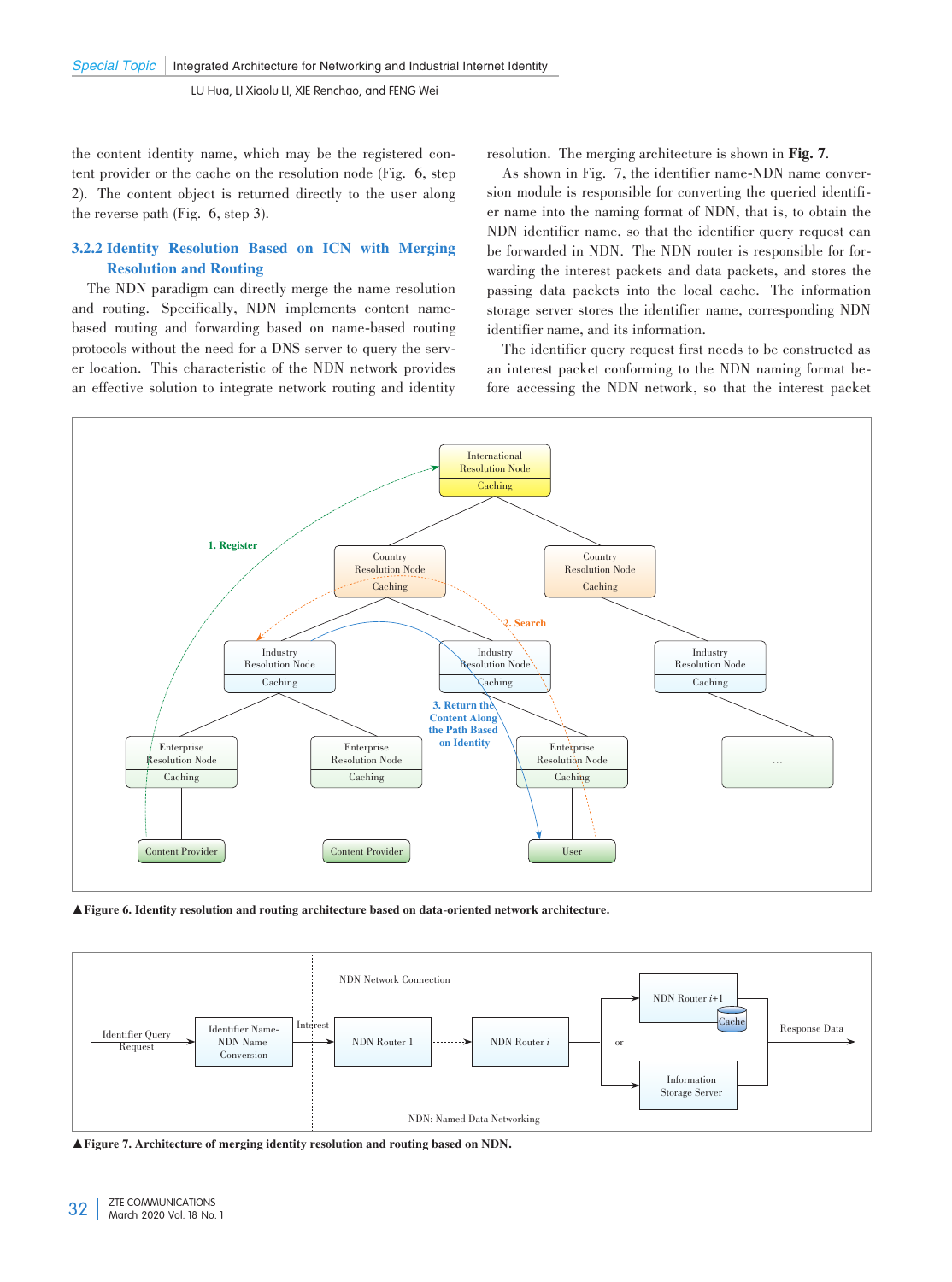can be forwarded in NDN. Until the NDN identifier name is found in the NDN router cache or the information storage server, the corresponding information data packet is returned to the identification query request node along the reverse path of the interest packet to complete the information query response.

The designs of the identifier name-NDN name conversion module and information storage server are as follows.

1) The identifier name-NDN name conversion module.

In order to integrate identity resolution and NDN networks, it is imperative to unify NDN naming and identifier names. Since NDN naming is hierarchical, and the existing identifier names include different parts; besides, both NDN naming and identifier names are variable-length naming, so NDN naming is very suitable for compatibility with a variety of identifier names.

Specifically, since each part of the NDN hierarchical naming is separated by  $\frac{m}{n}$ , while the delimiters of different identifier names are different, the identifier name-NDN name conversion module is responsible for unifying the various delimiters of identifier names as"/". Besides, the NDN identifier name also uses the identification mechanism as the prefix to avoid conflicts between different identification systems. At the same time, it enhances the aggregation of the NDN identifier name and improves query efficiency. We have to note that the identifier name-NDN name conversion module is executed before the request packet accesses the NDN network, such as end devices.

We use OID as an example to describe the conversion process. The OID mechanism has OID numeric value, OID alphanumeric value, and OID Internationalized Resource Identifier (OID-IRI). For numeric values, different levels are separated by ". ", such as  $\{2, 17, 2, 3\}$  which is converted to NDN identifier name as /OID/2/17/2/3. For alphanumeric values, it is exemplified by {joint-iso-itu-t (2) registration-procedures (17) document-types (2) binary (3)}, which is converted to NDN identifier name as /OID/joint-iso-itu-t (2)/registrationprocedures (17)/document-types (2)/binary (3). For OID-IRI, the example is /Joint-ISO-ITU-T/Registration-Procedures/Document Types/Binary, which is converted to NDN identifier name as /OID/Joint-ISO-ITU-T/Registration-Procedures/Document Types/Binary.

2) The information storage server.

Since the identifier name is uniformly converted by the identifier name-NDN name conversion module before accessing the NDN network, the registration of the identifier name in the information storage server should also include the converted NDN identifier name. Each record in the information storage server contains the identifier name, NDN identifier name, and information content.

Fig. 8 shows the following workflow of the process of registration as well as the identifier query request and response in the proposed merging architecture.

1) Register and publish in the information storage server.

a) Register: When a new identifier name and its corresponding information content are to be registered and stored in the information storage server, the identifier names of all entries in the information storage server are searched for the identifier name to be registered. If it exists, it means that the identifier name already exists in the information storage server, thus updating the information content. If it does not exist, a new entry is added to the information storage server to record this identifier name and its information content. The NDN identifier name is also recorded, which is obtained according to the conversion rule in the identifier name-NDN name conversion module. Due to applying the same conversion rules, the NDN identifier name stored in the server is consistent with the NDN identifier name converted when the identifier query request is made. The registration entry of product 1 is shown in Fig. 8.

b) Publish: The information storage server publishes the locally stored NDN identifier name, so that the NDN network can perform routing and forwarding according to the NDN identifier name.

2) End device 1 requests an identifier query.

a) End device 1 gets the identifier name {2. 17. 2. 3} of product 1 and converts it to the NDN identifier name /OID/2/ 17/2 by local identifier name-NDN name conversion model. And then, it constructs an interest packet sending to the NDN network.

b) When the NDN router receives this interest, it processes and forwards the interest according to the standard NDN node processing model [20]. That is, it looks up in the local cache. If the corresponding data exists, it will return the data packet immediately; otherwise, it forwards this interest based on PIT and FIB.

c) The interest packet reaches the information storage server through R1 and R2. The information storage server searches the NDN identifier name. If it exists, the information storage server returns the data packet (/OID/2/17/2/3); otherwise, it discards the interest.

d) When the NDN router receives this data packet, it re turns the data packet to end device 1 along the reverse way of interest according to the standard NDN node processing model [20], and caches this data packet according to the local caching strategies. The cached entry in the local cache contains /OID/2/17/2 and the information of product 1.

3) End device 2 requests the same identifier query.

a) End device 2 also requests to query the information of this product. It obtains the identifier name of product 1, and converts it to the NDN identifier name. It constructs an interest packet and sends the interest to the NDN network.

b) When this interest arrives at R1 via R3, because this product information is already stored in the local cache of R1, R1 can directly return the data packet (/OID/2/17/2/3).

c) The data packet is returned from R1 to end device 2 via R3, thus completing the identifier query request.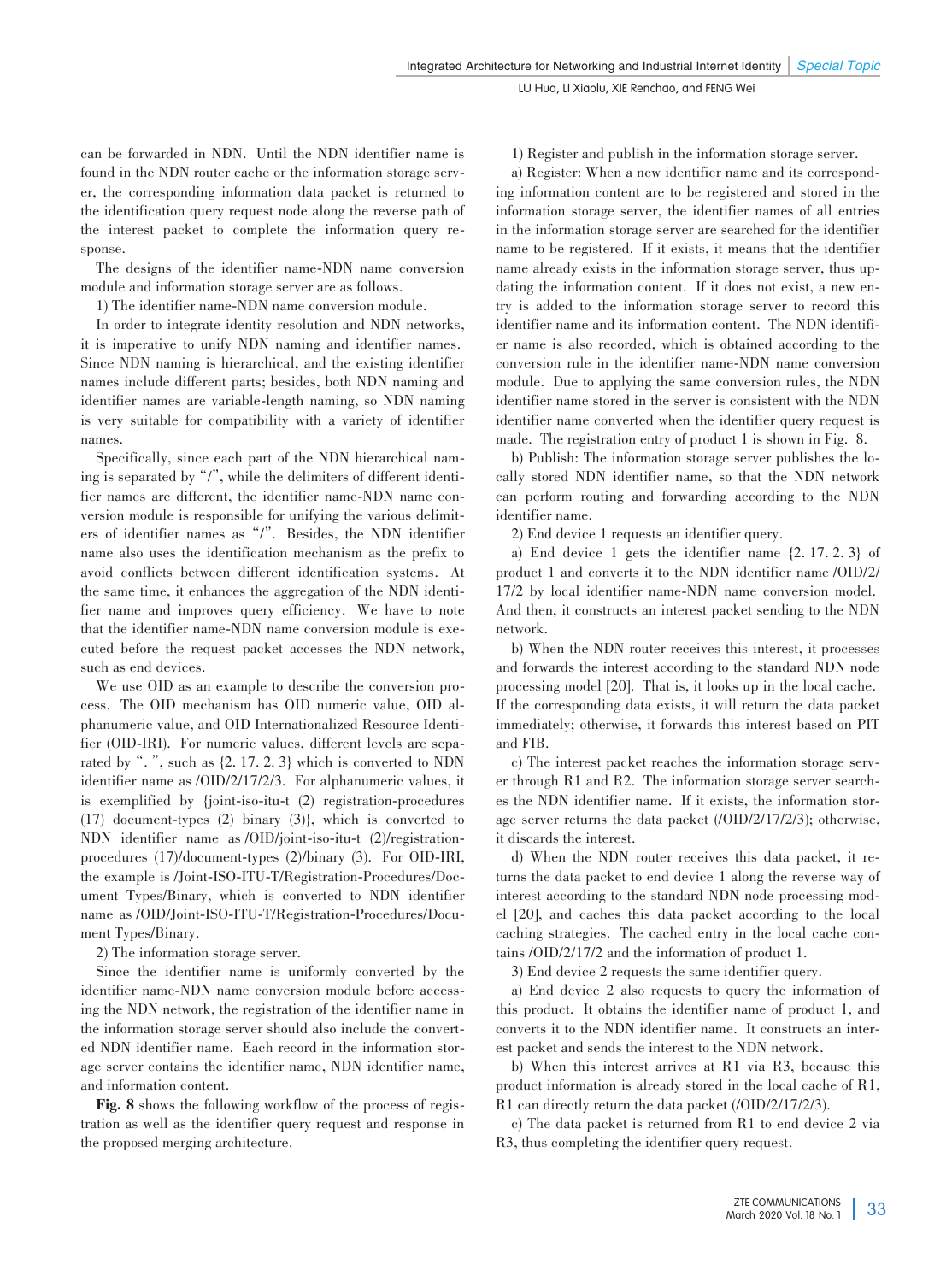![](_page_10_Figure_2.jpeg)

▲Figure 8. The workflow of the merging architecture.

# 4 Conclusions

In this paper, we overviewed the industrial network, industrial Internet identity, and ICN. We presented an integrated architecture for industrial network and industrial Internet identity. We proposed the overall framework of ICN-based industrial network and NDN-based factory extranet with SDN. We also addressed the architecture of identity resolution in the industrial Internet based on ICN with separate resolution nodes or with merging resolution and routing. By introducing ICN into the industrial Internet, we realized the integration of industrial network and identity resolution system, flattening the overall architecture of the industrial Internet, improving the efficiency of information retrieval, network scalability, and data security.

#### References

- [1] DUAN S H, GAO W, WANG J P. A Novel Network Control Architecture for Large Scale Machine in Industrial Internet [C]//IEEE International Conference on Identification, Information, and Knowledge in the Internet of Things (IIKI). Beijing, China, 2015: 229–232.DOI: 10.1109/iiki.2015.56
- [2] XYLOMENOS G, VERVERIDIS C N, SIRIS V A, et al. A Survey of Information-Centric Networking Research [J]. IEEE Communications Surveys & Tutorials, 2014, 16(2): 1024–1049. DOI: 10.1109/surv.2013.070813.00063

[3] GOGOLEV A, MENDOZA F, BRAUN R. TSN-Enabled OPC UA in Field De-

vices [C]//IEEE 23rd International Conference on Emerging Technologies and Factory Automation (ETFA). Turin, Italy, 2018: 297 - 303. DOI: 10.1109/etfa.2018.8502597

- [4] MANNWEILER C, GAJIC B, ROST P, et al. Reliable and Deterministic Mobile Communications for Industry 4.0: Key Challenges and Solutions for the Integration of the 3GPP 5G System with IEEE [C]//Mobile Communication-Technologies and Applications; 24. ITG-Symposium. Osnabrueck, Germany, 2019: 1 - 6
- [5] NSAIBI S, LEURS L, SCHOTTEN H D. Formal and Simulation-Based Timing Analysis of Industrial-Ethernet Sercos III over TSN [C]//IEEE/ACM 21st International Symposium on Distributed Simulation and Real Time Applications (DS-RT). Rome, Italy, 2017: 83–90. DOI: 10.1109/distra.2017.8167670
- [6] BRUCKNER D, BLAIR R, PSTANICA M, et al. OPC UA TSN-A New Solution for Industrial Communication [R]. B&R Industrial Automation, 2018
- [7] AL-GUMAEI K, SCHUBA K, FRIESEN A, et al. A Survey of Internet of Things and Big Data Integrated Solutions for Industrie 4.0 [C]//IEEE 23rd International Conference on Emerging Technologies and Factory Automation (ETFA). Turin, Italy, 2018: 1417–1424. DOI: 10.1109/etfa.2018.8502484
- [8] IETF. Deterministic Networking Architecture: RFC 8655 [S]. 2019
- [9] CHAUDHARY R, AUJLA G S, GARG S, et al. SDN-Enabled Multi-Attribute-Based Secure Communication for Smart Grid in IIoT Environment [J]. IEEE Transactions on Industrial Informatics, 2018, 14(6): 2629 – 2640. DOI: 10.1109/tii.2018.2789442
- [10] LI X M, LI D, WAN J F, et al. Adaptive Transmission Optimization in SDN-Based Industrial Internet of Things with Edge Computing [J]. IEEE Internet of Things Journal, 2018, 5(3): 1351–1360. DOI: 10.1109/jiot.2018.2797187
- [11] DATTA S K, BONNET C. MEC and IoT Based Automatic Agent Reconfiguration in Industry 4.0 [C]//IEEE International Conference on Advanced Networks and Telecommunications Systems (ANTS). Indore, India, 2018: 1–5. DOI: 10.1109/ants.2018.8710126
- [12] UGWUANYI E E, GHOSH S, IQBAL M, et al. Reliable Resource Provisioning Using Bankers'Deadlock Avoidance Algorithm in MEC for Industrial IoT [J]. IEEE Access, 2018, 6: 43327–43335. DOI: 10.1109/access.2018.2857726
- [13] 3GPP. 3rd Generation Partnership Project; Technical Specification Group Services and System Aspects; Study on Communication for Automation in Vertical